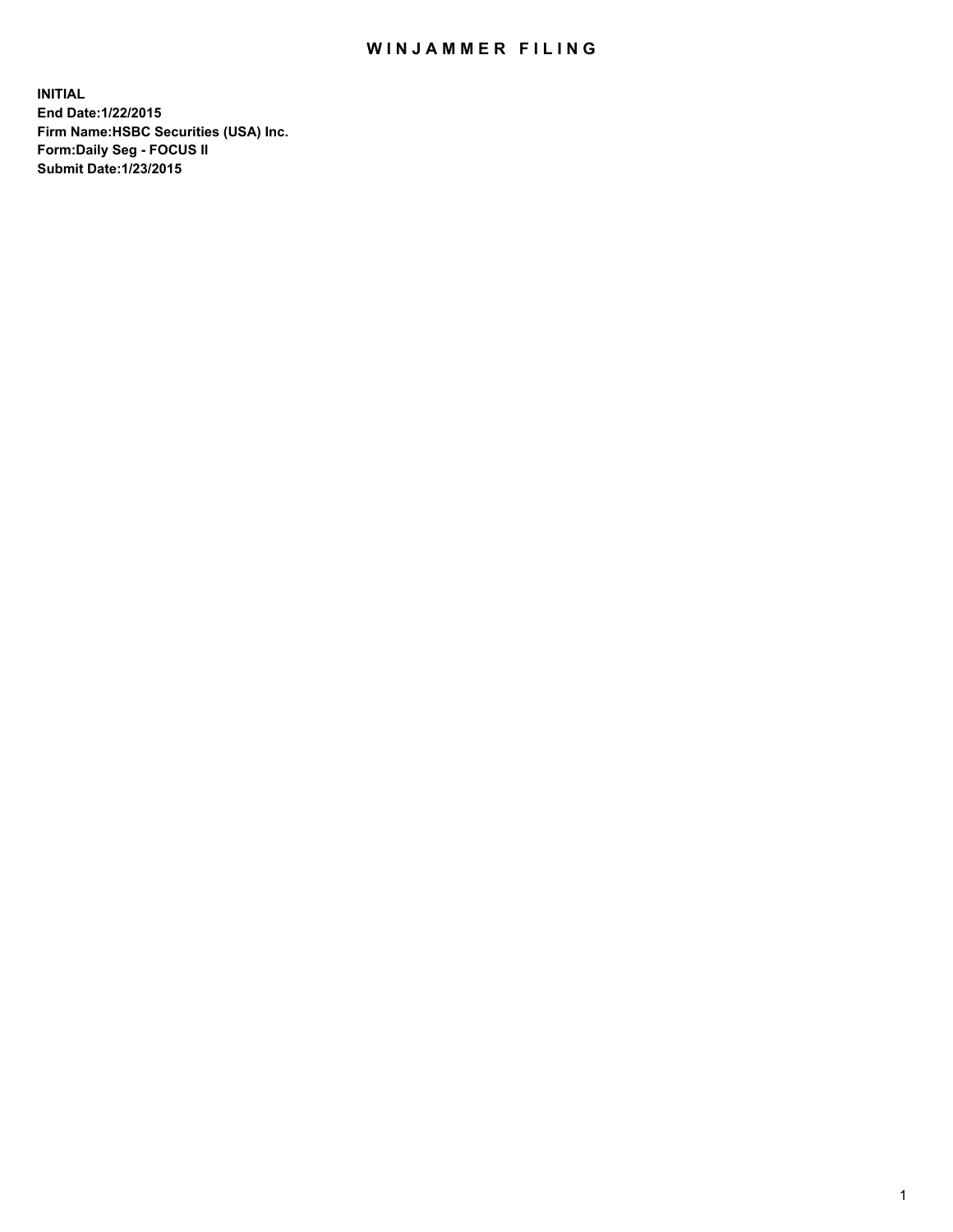## **INITIAL End Date:1/22/2015 Firm Name:HSBC Securities (USA) Inc. Form:Daily Seg - FOCUS II Submit Date:1/23/2015 Daily Segregation - Cover Page**

| Name of Company<br><b>Contact Name</b><br><b>Contact Phone Number</b><br><b>Contact Email Address</b>                                                                                                                                                                                                                         | <b>HSBC Securities (USA) Inc.</b><br>Steven richardson<br>212-525-6445<br>steven.richardson@us.hsbc.com |
|-------------------------------------------------------------------------------------------------------------------------------------------------------------------------------------------------------------------------------------------------------------------------------------------------------------------------------|---------------------------------------------------------------------------------------------------------|
| FCM's Customer Segregated Funds Residual Interest Target (choose one):<br>a. Minimum dollar amount: ; or<br>b. Minimum percentage of customer segregated funds required:%; or<br>c. Dollar amount range between: and; or<br>d. Percentage range of customer segregated funds required between:% and%.                         | 50,000,000<br>00<br>0 <sub>0</sub>                                                                      |
| FCM's Customer Secured Amount Funds Residual Interest Target (choose one):<br>a. Minimum dollar amount: ; or<br>b. Minimum percentage of customer secured funds required:%; or<br>c. Dollar amount range between: and; or<br>d. Percentage range of customer secured funds required between:% and%.                           | 10,000,000<br>0 <sub>0</sub><br>00                                                                      |
| FCM's Cleared Swaps Customer Collateral Residual Interest Target (choose one):<br>a. Minimum dollar amount: ; or<br>b. Minimum percentage of cleared swaps customer collateral required:%; or<br>c. Dollar amount range between: and; or<br>d. Percentage range of cleared swaps customer collateral required between:% and%. | 30,000,000<br><u>00</u><br><u>00</u>                                                                    |

Attach supporting documents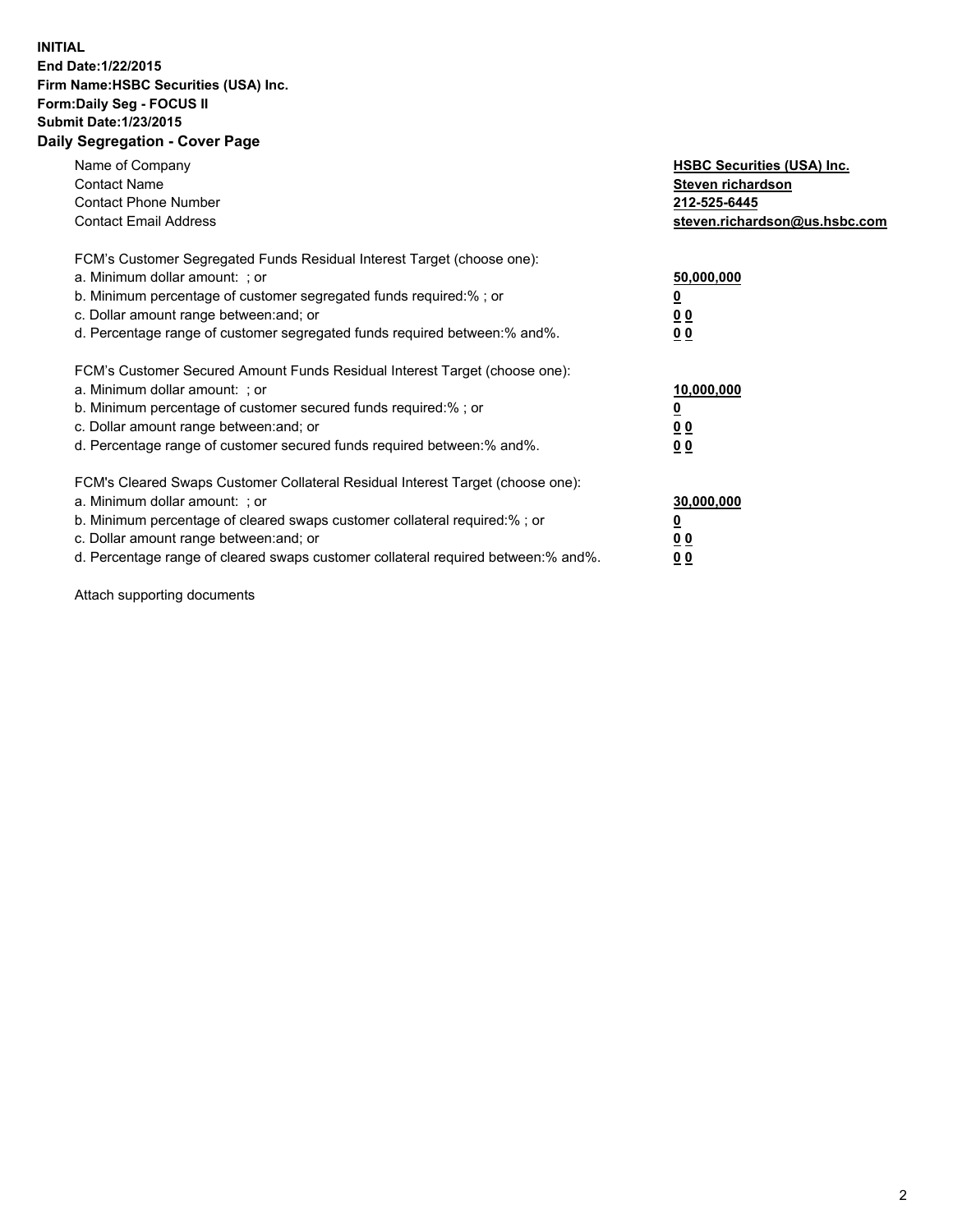**INITIAL End Date:1/22/2015 Firm Name:HSBC Securities (USA) Inc. Form:Daily Seg - FOCUS II Submit Date:1/23/2015 Daily Segregation - Secured Amounts**

|     | Foreign Futures and Foreign Options Secured Amounts                                               |                              |
|-----|---------------------------------------------------------------------------------------------------|------------------------------|
|     | Amount required to be set aside pursuant to law, rule or regulation of a foreign                  | $0$ [7305]                   |
|     | government or a rule of a self-regulatory organization authorized thereunder                      |                              |
| 1.  | Net ledger balance - Foreign Futures and Foreign Option Trading - All Customers                   |                              |
|     | A. Cash                                                                                           | 76,859,483 [7315]            |
|     | B. Securities (at market)                                                                         | 32,408,405 [7317]            |
| 2.  | Net unrealized profit (loss) in open futures contracts traded on a foreign board of trade         | 40,444,495 [7325]            |
| 3.  | Exchange traded options                                                                           |                              |
|     | a. Market value of open option contracts purchased on a foreign board of trade                    | $0$ [7335]                   |
|     | b. Market value of open contracts granted (sold) on a foreign board of trade                      |                              |
| 4.  |                                                                                                   | $0$ [7337]                   |
| 5.  | Net equity (deficit) (add lines 1. 2. and 3.)                                                     | 149,712,383 [7345]           |
|     | Account liquidating to a deficit and account with a debit balances - gross amount                 | 1,153,523 [7351]             |
|     | Less: amount offset by customer owned securities                                                  | -1,153,284 [7352] 239 [7354] |
| 6.  | Amount required to be set aside as the secured amount - Net Liquidating Equity                    | 149,712,622 [7355]           |
|     | Method (add lines 4 and 5)                                                                        |                              |
| 7.  | Greater of amount required to be set aside pursuant to foreign jurisdiction (above) or line<br>6. | 149,712,622 [7360]           |
|     | FUNDS DEPOSITED IN SEPARATE REGULATION 30.7 ACCOUNTS                                              |                              |
| 1.  | Cash in banks                                                                                     |                              |
|     | A. Banks located in the United States                                                             | 34,511,423 [7500]            |
|     | B. Other banks qualified under Regulation 30.7                                                    | 0 [7520] 34,511,423 [7530]   |
| 2.  | <b>Securities</b>                                                                                 |                              |
|     | A. In safekeeping with banks located in the United States                                         | 77,408,405 [7540]            |
|     | B. In safekeeping with other banks qualified under Regulation 30.7                                | 0 [7560] 77,408,405 [7570]   |
| 3.  | Equities with registered futures commission merchants                                             |                              |
|     | A. Cash                                                                                           | $0$ [7580]                   |
|     | <b>B.</b> Securities                                                                              | $0$ [7590]                   |
|     | C. Unrealized gain (loss) on open futures contracts                                               | $0$ [7600]                   |
|     | D. Value of long option contracts                                                                 | $0$ [7610]                   |
|     | E. Value of short option contracts                                                                | 0 [7615] 0 [7620]            |
| 4.  | Amounts held by clearing organizations of foreign boards of trade                                 |                              |
|     | A. Cash                                                                                           | $0$ [7640]                   |
|     | <b>B.</b> Securities                                                                              | $0$ [7650]                   |
|     | C. Amount due to (from) clearing organization - daily variation                                   | $0$ [7660]                   |
|     | D. Value of long option contracts                                                                 | $0$ [7670]                   |
|     | E. Value of short option contracts                                                                | 0 [7675] 0 [7680]            |
| 5.  | Amounts held by members of foreign boards of trade                                                |                              |
|     | A. Cash                                                                                           | 43,088,599 [7700]            |
|     | <b>B.</b> Securities                                                                              | $0$ [7710]                   |
|     | C. Unrealized gain (loss) on open futures contracts                                               | 40,444,495 [7720]            |
|     | D. Value of long option contracts                                                                 | $0$ [7730]                   |
|     | E. Value of short option contracts                                                                | 0 [7735] 83,533,094 [7740]   |
| 6.  | Amounts with other depositories designated by a foreign board of trade                            | $0$ [7760]                   |
| 7.  | Segregated funds on hand                                                                          | $0$ [7765]                   |
| 8.  | Total funds in separate section 30.7 accounts                                                     | 195,452,922 [7770]           |
| 9.  | Excess (deficiency) Set Aside for Secured Amount (subtract line 7 Secured Statement               | 45,740,300 [7380]            |
|     | Page 1 from Line 8)                                                                               |                              |
| 10. | Management Target Amount for Excess funds in separate section 30.7 accounts                       | 30,104,951 [7780]            |
| 11. | Excess (deficiency) funds in separate 30.7 accounts over (under) Management Target                | 15,635,349 [7785]            |
|     |                                                                                                   |                              |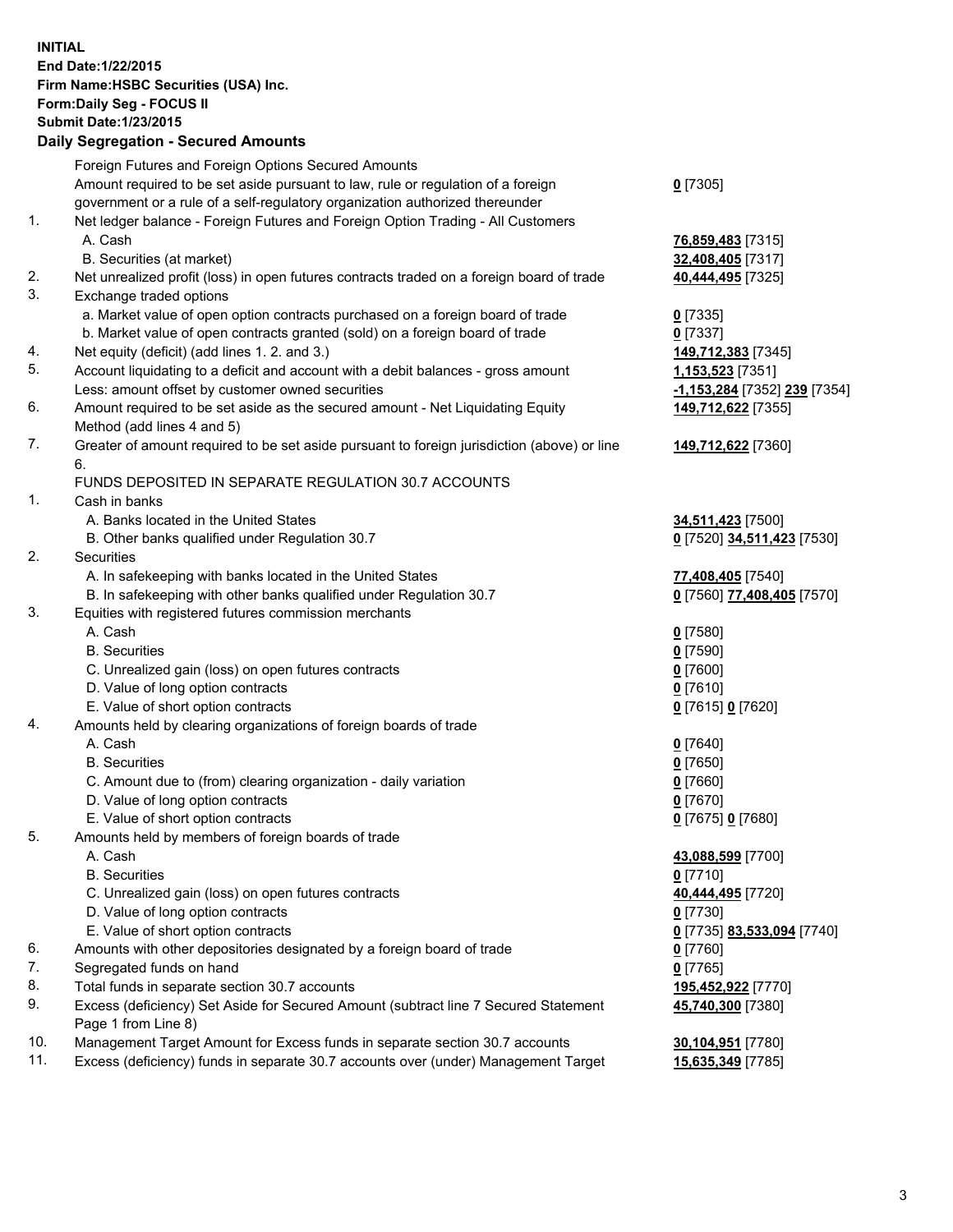| <b>INITIAL</b> | End Date: 1/22/2015<br>Firm Name: HSBC Securities (USA) Inc.<br>Form: Daily Seg - FOCUS II<br><b>Submit Date: 1/23/2015</b><br>Daily Segregation - Segregation Statement |                              |
|----------------|--------------------------------------------------------------------------------------------------------------------------------------------------------------------------|------------------------------|
|                | SEGREGATION REQUIREMENTS(Section 4d(2) of the CEAct)                                                                                                                     |                              |
| 1.             | Net ledger balance                                                                                                                                                       |                              |
|                | A. Cash                                                                                                                                                                  | 363,745,485 [7010]           |
|                | B. Securities (at market)                                                                                                                                                | 592,655,202 [7020]           |
| 2.             | Net unrealized profit (loss) in open futures contracts traded on a contract market                                                                                       | 195,085,645 [7030]           |
| 3.             | Exchange traded options                                                                                                                                                  |                              |
|                | A. Add market value of open option contracts purchased on a contract market                                                                                              | 123,790,745 [7032]           |
|                | B. Deduct market value of open option contracts granted (sold) on a contract market                                                                                      | -12,104,018 [7033]           |
| 4.             | Net equity (deficit) (add lines 1, 2 and 3)                                                                                                                              | 1,263,173,059 [7040]         |
| 5.             | Accounts liquidating to a deficit and accounts with                                                                                                                      |                              |
|                | debit balances - gross amount                                                                                                                                            | 3,882,792 [7045]             |
|                | Less: amount offset by customer securities                                                                                                                               | -3,882,478 [7047] 314 [7050] |
| 6.             | Amount required to be segregated (add lines 4 and 5)                                                                                                                     | 1,263,173,373 [7060]         |
|                | FUNDS IN SEGREGATED ACCOUNTS                                                                                                                                             |                              |
| 7.             | Deposited in segregated funds bank accounts                                                                                                                              |                              |
|                | A. Cash                                                                                                                                                                  | 24,188,721 [7070]            |
|                | B. Securities representing investments of customers' funds (at market)                                                                                                   | $0$ [7080]                   |
|                | C. Securities held for particular customers or option customers in lieu of cash (at<br>market)                                                                           | 74,769,333 [7090]            |
| 8.             | Margins on deposit with derivatives clearing organizations of contract markets                                                                                           |                              |
|                | A. Cash                                                                                                                                                                  | 241,384,987 [7100]           |
|                | B. Securities representing investments of customers' funds (at market)                                                                                                   | 265,206,487 [7110]           |
|                | C. Securities held for particular customers or option customers in lieu of cash (at<br>market)                                                                           | 517,885,869 [7120]           |
| 9.             | Net settlement from (to) derivatives clearing organizations of contract markets                                                                                          | 98,524,526 [7130]            |
| 10.            | Exchange traded options                                                                                                                                                  |                              |
|                | A. Value of open long option contracts                                                                                                                                   | 123,790,745 [7132]           |
|                | B. Value of open short option contracts                                                                                                                                  | -12,104,018 [7133]           |
| 11.            | Net equities with other FCMs                                                                                                                                             |                              |
|                | A. Net liquidating equity                                                                                                                                                | 29,980,262 [7140]            |
|                | B. Securities representing investments of customers' funds (at market)                                                                                                   | $0$ [7160]                   |
|                | C. Securities held for particular customers or option customers in lieu of cash (at<br>market)                                                                           | $0$ [7170]                   |
| 12.            | Segregated funds on hand                                                                                                                                                 | $0$ [7150]                   |
| 13.            | Total amount in segregation (add lines 7 through 12)                                                                                                                     | 1,363,626,912 [7180]         |
| 14.            | Excess (deficiency) funds in segregation (subtract line 6 from line 13)                                                                                                  | 100,453,539 [7190]           |
| 15.            | Management Target Amount for Excess funds in segregation                                                                                                                 | 50,000,000 [7194]            |
| 16.            | Excess (deficiency) funds in segregation over (under) Management Target Amount                                                                                           | 50,453,539 [7198]            |
|                | <b>Excess</b>                                                                                                                                                            |                              |